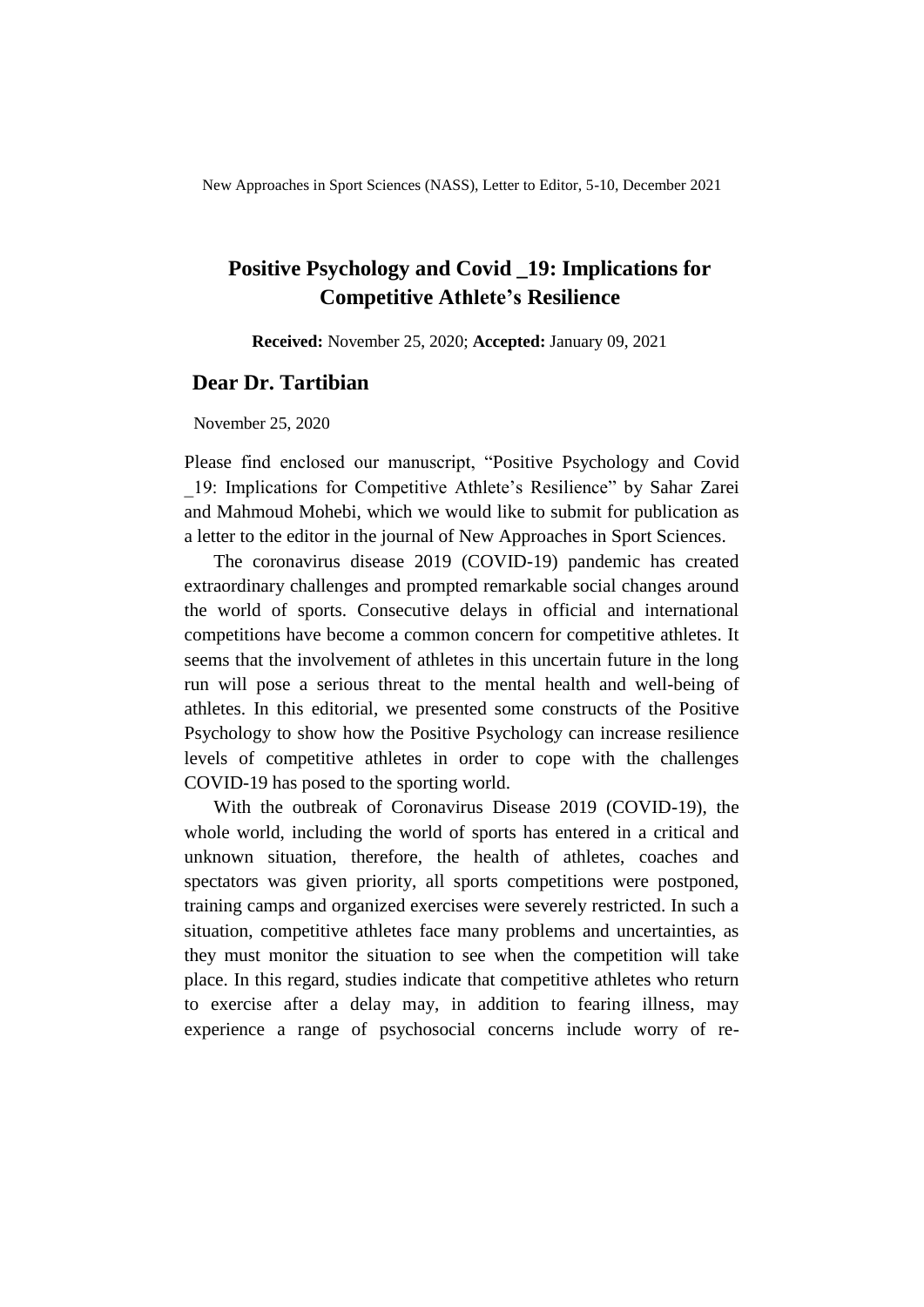postponement, failure to meet the required standards of performance, appearing inappropriate in possible competitions, replacement by competitors, feeling of inadequate social support, isolation, sports identity crisis, anger, sadness, grief and frustration (Ardern, Kvist, & Webster, 2016; Xiang et al., 2020). Such conditions can have a significant influence on an elite athlete's life (Costa et al., 2020; Smith & Milliner, 1994).

Undoubtedly, the continuation of this situation will have mental health implications and consequences for athletes. Therefore, in this paper, we focus on competitive athletes and we address the importance of athlete resilience in dealing with the psychological consequences of COVID-19. The positive role of resilience in overcoming difficult sports conditions is quite clear (Brown, Lafferty, & Triggs, 2015; Fletcher & Sarkar, 2012; Galli & Vealey, 2008). Here, we defined resilience as the process of adapting well in the face of difficult circumstances. It is thought that having a resilient personality (that is, having emotional flexibility and good problem-solving skills) can help competitive athletes cope with challenge faced during the COVID-19 pandemic and maintain mental health and wellbeing. The important point is that increased resilience stems from positive psychology (Windle, 2011). Positive psychology believes that people who endure a lot of psychological stress in life are looking for something more than pain relief. These people seek to develop their strengths, have meaningful life and a sense of purpose (Lee Duckworth, Steen, & Seligman, 2005). As, the PP-related interventions have been linked to positive health outcomes in a variety of clinical conditions (Gabana, Wong, D'Addario, & Chow, 2020). In this paper, we also presented some constructs of the PP to show how the PP can increase resilience levels of competitive athletes in order to cope with the challenges COVID-19 has posed to the sporting world.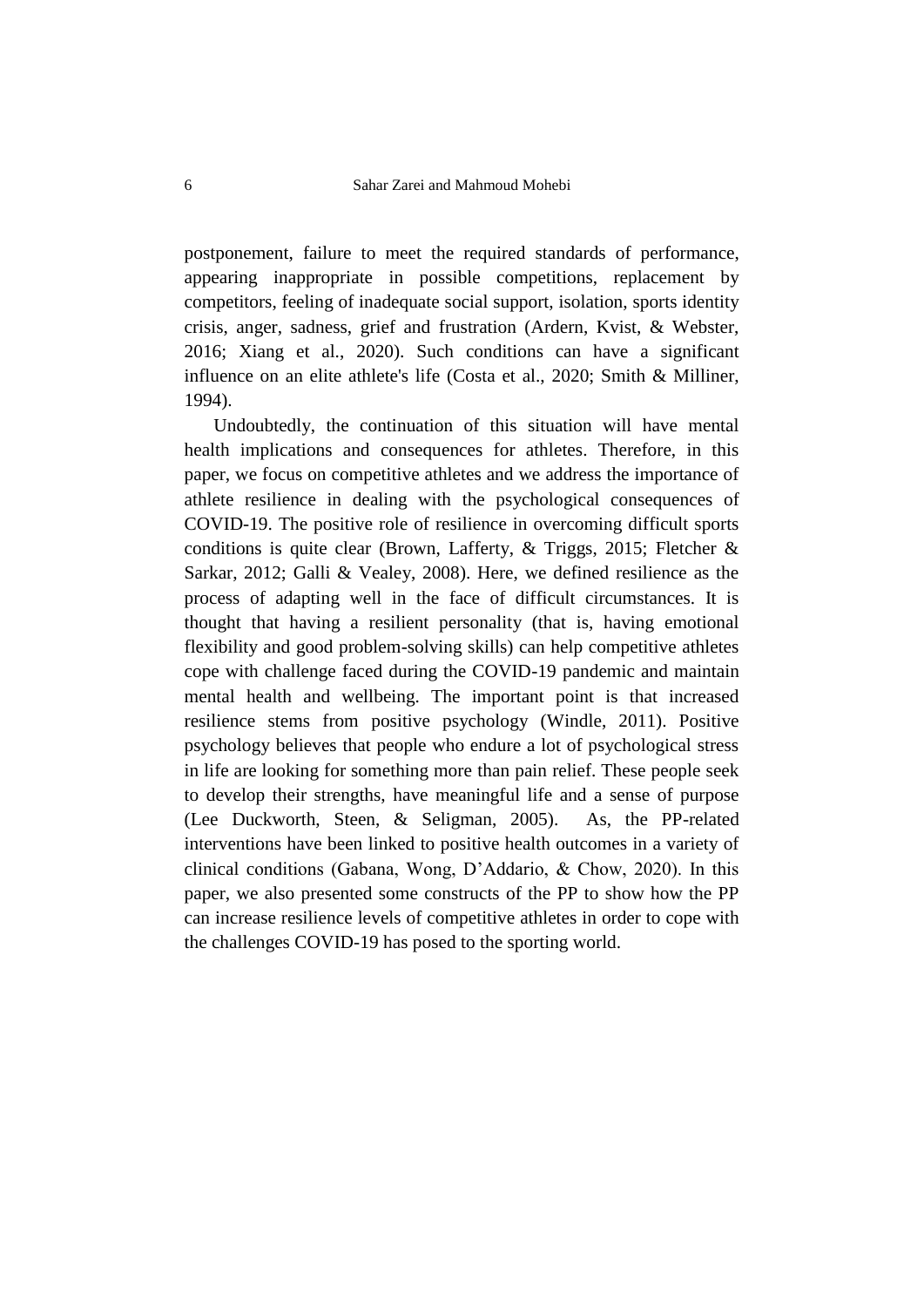| Athletes' perspective                                                                                                                                                                                                                                                                                                                                                                                                                                                                                                                                                                                                                                                                                                                                                                                                                                                                                                                                                                                                                                                                                                                                                                                                                                                              | Self-<br>compassion                                                                                                                                                                                                                                                                                                                                                                                                                                                                                                                                                                         | Gratitude                                                                                                                                                                                                                                                                                                                                                                                                                                                                           | <b>Forgiveness</b>                                                                                                                                                                                                                                                                                                                                                                                                                                                                                                            | Hope                                                                                                                                                                                                                                                                                                                                                                                                                                                                                                                                                                                                                                                                                                                                                                          |
|------------------------------------------------------------------------------------------------------------------------------------------------------------------------------------------------------------------------------------------------------------------------------------------------------------------------------------------------------------------------------------------------------------------------------------------------------------------------------------------------------------------------------------------------------------------------------------------------------------------------------------------------------------------------------------------------------------------------------------------------------------------------------------------------------------------------------------------------------------------------------------------------------------------------------------------------------------------------------------------------------------------------------------------------------------------------------------------------------------------------------------------------------------------------------------------------------------------------------------------------------------------------------------|---------------------------------------------------------------------------------------------------------------------------------------------------------------------------------------------------------------------------------------------------------------------------------------------------------------------------------------------------------------------------------------------------------------------------------------------------------------------------------------------------------------------------------------------------------------------------------------------|-------------------------------------------------------------------------------------------------------------------------------------------------------------------------------------------------------------------------------------------------------------------------------------------------------------------------------------------------------------------------------------------------------------------------------------------------------------------------------------|-------------------------------------------------------------------------------------------------------------------------------------------------------------------------------------------------------------------------------------------------------------------------------------------------------------------------------------------------------------------------------------------------------------------------------------------------------------------------------------------------------------------------------|-------------------------------------------------------------------------------------------------------------------------------------------------------------------------------------------------------------------------------------------------------------------------------------------------------------------------------------------------------------------------------------------------------------------------------------------------------------------------------------------------------------------------------------------------------------------------------------------------------------------------------------------------------------------------------------------------------------------------------------------------------------------------------|
| Changes in the quality of<br>exercise according to health protocols<br>Changes<br>in<br>holding<br>(consecutive<br>competition<br>postponements, absence of spectators<br>and fans)<br>Increased risk of exposure to<br>COVID-19 due to trips related to<br>competition<br>The<br>challenge<br>of<br>the                                                                                                                                                                                                                                                                                                                                                                                                                                                                                                                                                                                                                                                                                                                                                                                                                                                                                                                                                                           | Stay positive to<br>one's self when<br>facing adversity                                                                                                                                                                                                                                                                                                                                                                                                                                                                                                                                     | appreciating<br>the<br>positive aspects of<br>life and<br>good<br>thing in the world                                                                                                                                                                                                                                                                                                                                                                                                | Replacing<br>negative thoughts,<br>emotions,<br>with<br>positive ones                                                                                                                                                                                                                                                                                                                                                                                                                                                         | Ability to design<br>Pathways towards<br>implementing the<br>goals despite the<br>existing obstacles<br>and provide the<br>motivational<br>agents<br>required<br>for using<br>these<br>pathways                                                                                                                                                                                                                                                                                                                                                                                                                                                                                                                                                                               |
| improvement or maintenance of physical<br>and psychological fitness until the                                                                                                                                                                                                                                                                                                                                                                                                                                                                                                                                                                                                                                                                                                                                                                                                                                                                                                                                                                                                                                                                                                                                                                                                      |                                                                                                                                                                                                                                                                                                                                                                                                                                                                                                                                                                                             |                                                                                                                                                                                                                                                                                                                                                                                                                                                                                     | <b>Usage</b>                                                                                                                                                                                                                                                                                                                                                                                                                                                                                                                  |                                                                                                                                                                                                                                                                                                                                                                                                                                                                                                                                                                                                                                                                                                                                                                               |
| definite final competition<br>Facing an ambiguous future<br>that may change the color of the medal<br>Weight gain and the likelihood<br>of forced weight changes<br>Inefficiency due to weight loss<br>Burnout in athletes who are<br>trying to achieve a competition quota<br>Considering the exercises<br>useless due to the lack of a clear<br>schedule for the competitions<br>Decreased motivation<br>and<br>having some tendency toward sports<br>withdrawal<br>Facing a new situation with<br>rules.<br>interactions<br>and<br>certain<br>mechanisms and a lack of awareness or<br>insight into this situation<br>Violation of the athletes'<br>positive assumptions about lack of<br><sub>or</sub><br>vulnerability<br>of<br>awareness<br>vulnerability caused by traumatic stress<br>event (The COVID-19 pandemic).<br>distrust to performing<br>the<br>exercise with other teammates and<br>coach due to fears of contracting the<br>disease<br>Facing a flood of thoughts<br>(e.g., this virus has ruined my life)<br>emotions (such as anxiety, fear,<br>frustration, anger, etc.) and destructive<br>behaviors<br>(e.g.,<br>not<br>rescheduling<br>exercises and resuming exercise)<br>Endangering<br>financial<br>contracts (especially for the League's<br>players) | $\bullet$<br>Self-<br>kindness<br>and<br>reactions to one's<br>weaknesses<br>in<br>pursuing the goals<br>and adapting to<br>new competitive<br>conditions without<br>blaming oneself<br>$\bullet$<br>Accepti<br>progressive<br>ng<br>changes<br>and<br>cultivating a sense<br>that other athletes<br>similar<br>face<br>challenges instead<br>of feelings of<br>isolation<br>$\bullet$<br>Improvi<br>ng the presence of<br>mind<br>the<br>and<br>making a balanced<br>view<br>of<br>the<br>situation<br>present<br>with coronavirus<br>$(COVID-19)$<br>without<br>over<br>identification it | $\bullet$<br>Appreci<br>ating<br>the<br>staggering efforts<br>of doctors to find<br>a cure for Covid-<br>19<br>$\bullet$<br>Appreci<br>ating efforts of<br>organizations and<br>federations<br>to<br>organize<br>online<br>training programs,<br>implementing the<br>health<br>protocols<br>and creating a safe<br>sporting<br>environment<br>Appreci<br>$\bullet$<br>ating oneself for<br>following health<br>protocols<br>to<br>oneself<br>protect<br>and others from<br>COVID-19 | $\bullet$ .<br>Evaluati<br>suffering<br>ng<br>caused<br>by<br>COVID-19 and its<br>psychological<br>impact<br>$\bullet$<br>Having<br>high levels<br>of<br>agreeableness and<br>openness<br>$Re-$<br>framing the event,<br>for example:<br>$\bullet$<br>Postponi<br>ng matches help<br>take advantage of<br>opportunity<br>to<br>strengthen one's<br>weaknesses<br>• holding<br>sports<br>competitions<br>without spectators<br>is an important<br>decision<br>to<br>maintain<br>the<br>the<br>health<br>of<br>sports community | Seeing<br>$\bullet$ . $\bullet$<br>the<br>current<br>situation from a<br>different<br>perspective based<br>on<br>the<br>three<br>components<br>of<br>goal, agent and<br>pathway<br>Setting<br>possible goals and<br>finding alternative<br>solutions<br>and<br>achieving them<br>Splitting<br>solutions<br>into<br>smaller pieces<br>Identifyi<br>$\bullet$<br>ng cases related to<br>hope in life in<br>order to provide<br>agents<br>and<br>pathways<br>$\bullet$ . The set of $\bullet$<br>Determi<br>ning strategies to<br>develop<br>or<br>maintain a sense<br>of<br>hope,<br>for<br>example,<br>mental<br>imagery and self-<br>talk<br>strategies<br>which should be<br>implemented<br>by<br>athletes to help an<br>athlete reach his or<br>her full potential<br>goals |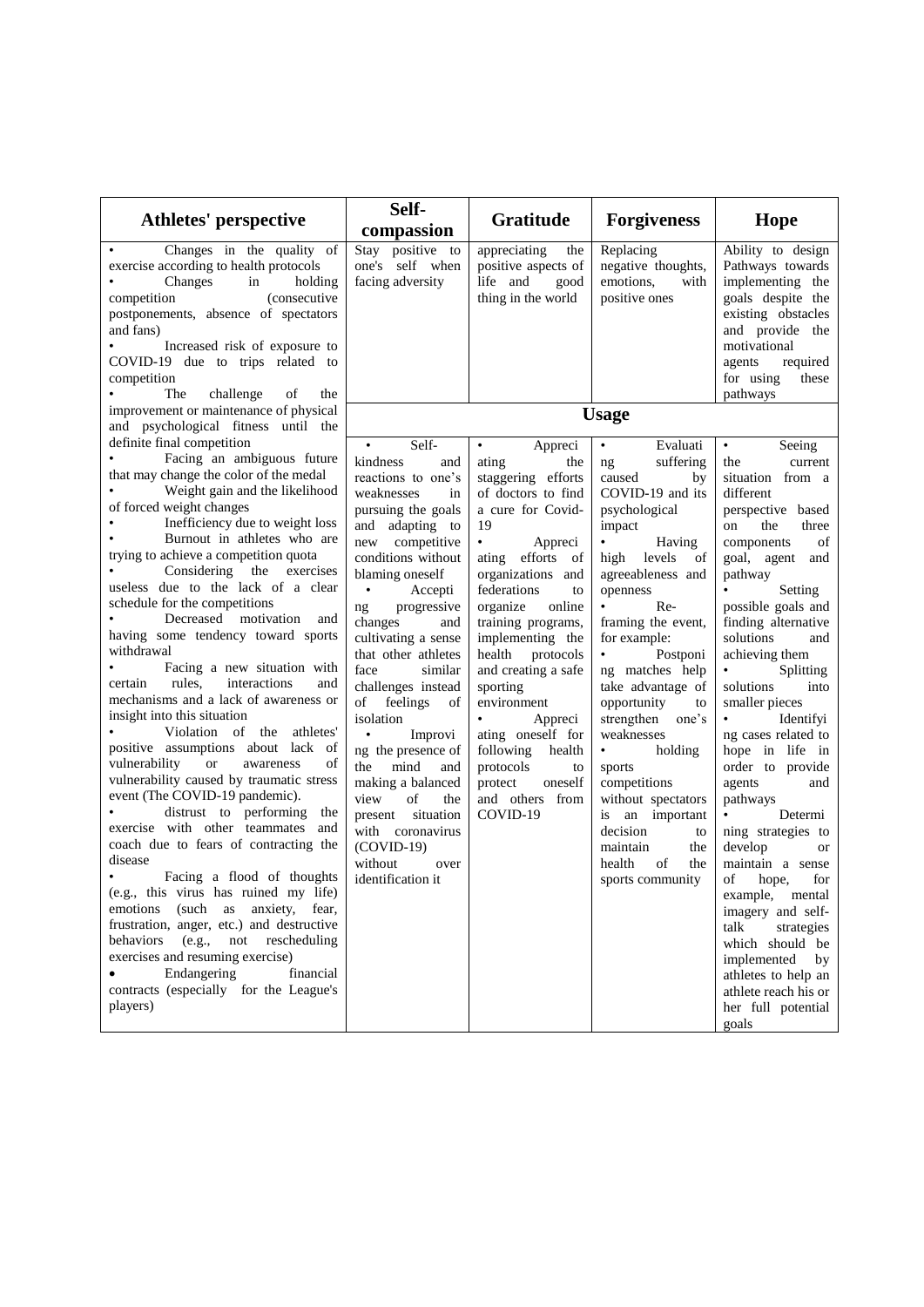In sum, during the COVID-19, health authorities and sport communities must identify their priorities and make plans to maintain athletes' health and athletic activities and use the discipline of positive psychology to minimize its consequences. The results of the present study demonstrated that constructs of positive psychology (such as selfcompassion, gratitude, forgiveness and hop) can play an important role in increased resilience levels and maintaining mental health and wellbeing in competitive athletes. Therefore, this is an ideal situation to rethink and reorganize one's personal life and value system of athletes during this anxious period.

#### **Sincerely**,

### **Sahar Zarei and Mahmoud Mohebi**

Ph.D. Student in Clinical Sport Psychology, Faculty of Physical Education and Sport Sciences, Tehran University, Tehran, Iran zarei.sahar@ut.ac.ir, mohebi.mahmoud@ut.ac.ir